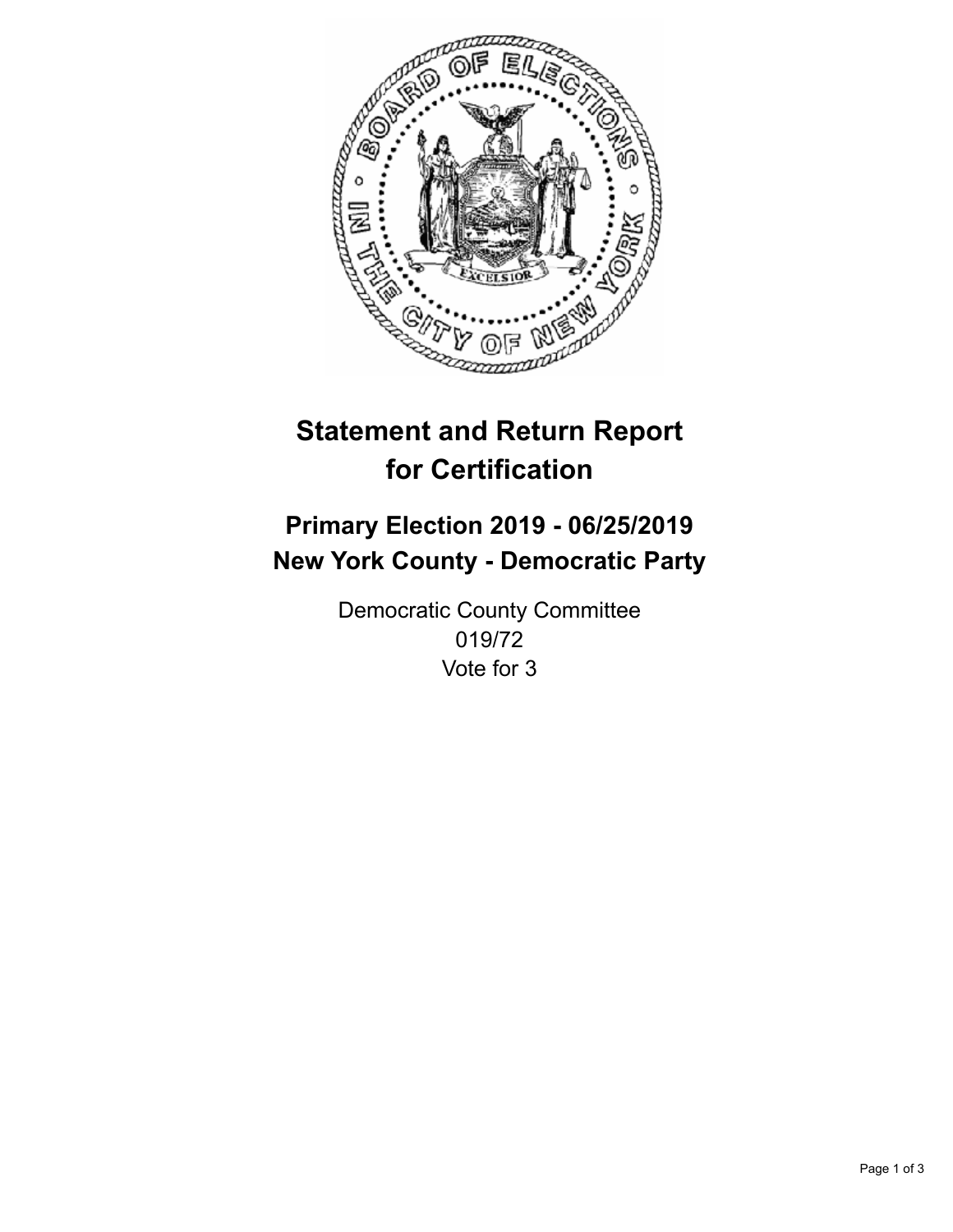

## **Assembly District 72**

| <b>PUBLIC COUNTER</b>                                    | 33       |
|----------------------------------------------------------|----------|
| <b>MANUALLY COUNTED EMERGENCY</b>                        | 0        |
| ABSENTEE / MILITARY                                      | 0        |
| <b>AFFIDAVIT</b>                                         | $\Omega$ |
| <b>Total Ballots</b>                                     | 33       |
| Less - Inapplicable Federal/Special Presidential Ballots | 0        |
| <b>Total Applicable Ballots</b>                          | 33       |
| <b>JUAN DEL TORO</b>                                     | 12       |
| <b>MARITZA DEL TORO</b>                                  | 14       |
| <b>BARTOLOME ROSADO</b>                                  | 10       |
| HOPE I. KAYE                                             | 19       |
| <b>Total Votes</b>                                       | 55       |
| Unrecorded                                               | 44       |